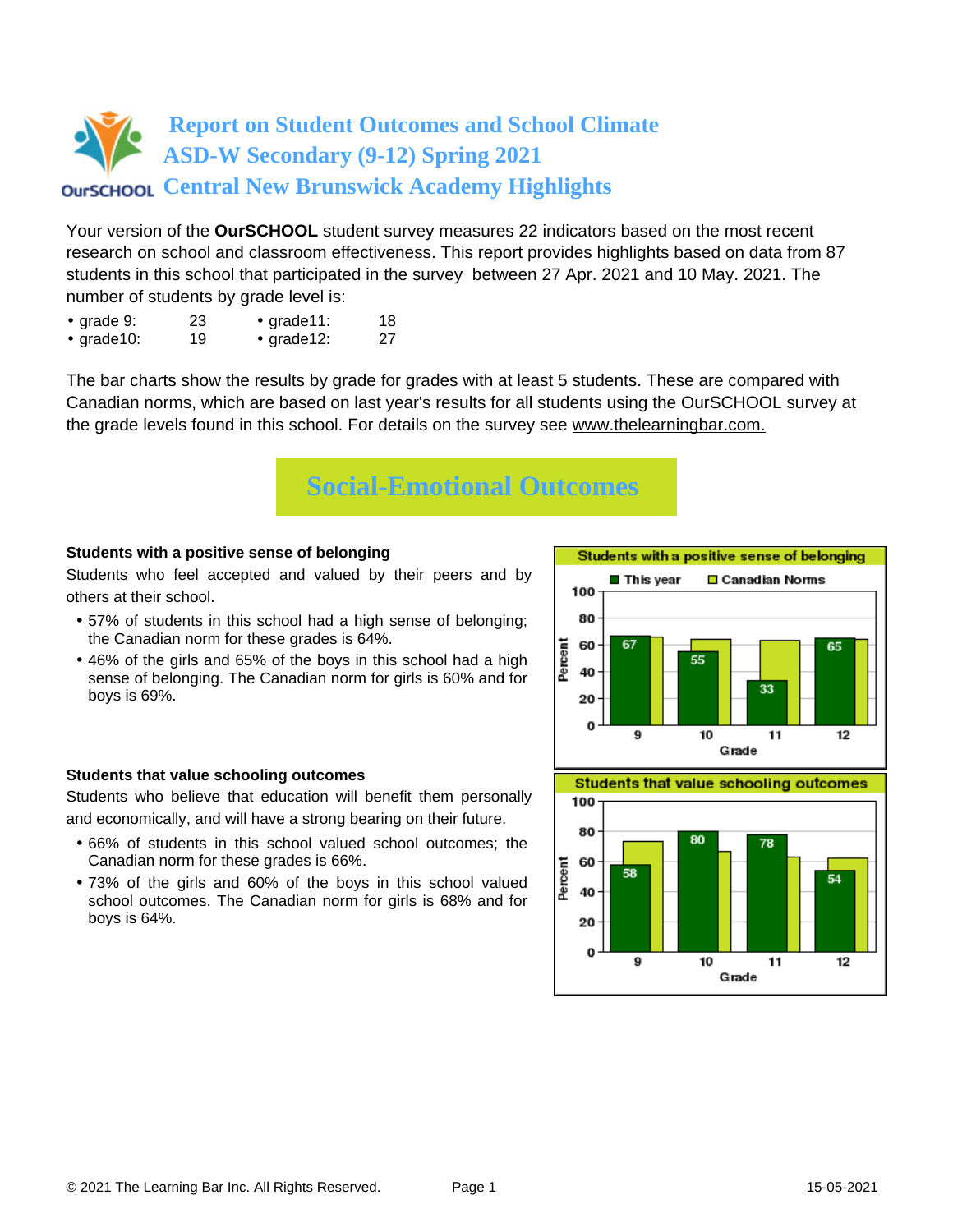# **Social-Emotional Outcomes**

## **Students that are regularly truant**

Students who skip classes or miss days at school without a reason, or arrive late for school or classes.

- In this school, the student truancy rate was 18%; the Canadian norm for these grades is 23%
- In this school, the truancy rate for girls was 19% and for boys, 21%. The Canadian norm for girls is 21% and for boys is 26%.



Students that do not get in trouble at school for disruptive or inappropriate behaviour.

- In this school, 94% of students had positive behaviour; the Canadian norm for these grades is 94%.
- 100% of the girls and 91% of the boys in this school with positive student behaviour at school. The Canadian norm for girls is 97% and for boys is 90%.

## **Students who are interested and motivated**

Students who are interested and motivated in their learning.

- 39% of students in this school were interested and motivated; the Canadian norm for these grades is 37%.
- 24% of the girls and 49% of the boys in this school were interested and motivated. The Canadian norm for girls is 37% and for boys is 37%.





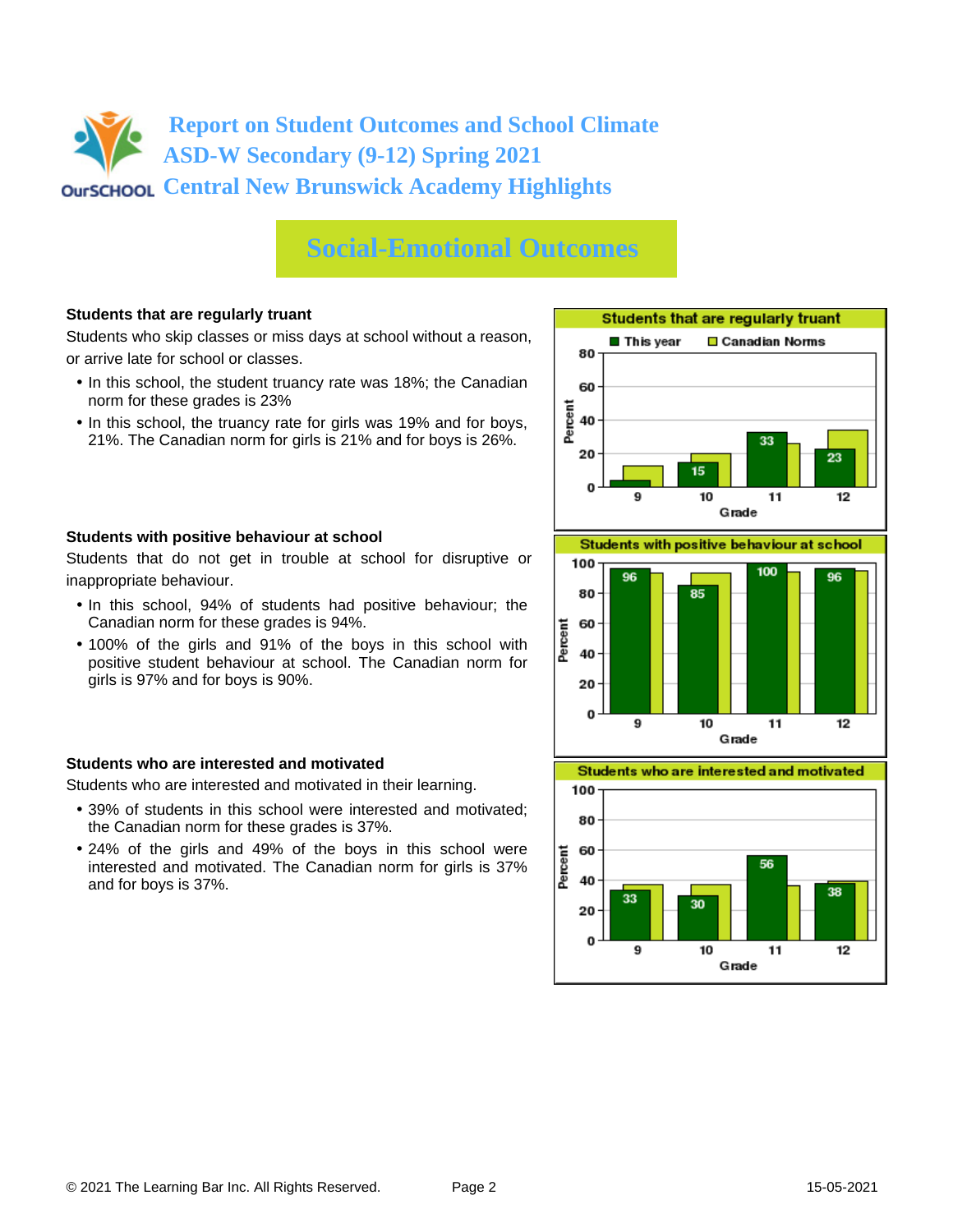## **Social-Emotional Outcomes**

## **Effort**

Students who try hard to succeed in their learning.

- 70% of students in this school tried hard to succeed; the Canadian norm for these grades is 69%.
- 70% of the girls and 69% of the boys in this school tried hard to succeed. The Canadian norm for girls is 71% and for boys is 66%.



#### **Students with moderate or high levels of anxiety**

Students who have intense feelings of fear, intense anxiety, or worry about particular events or social situations.

- 30% of students in this school had moderate to high levels of anxiety; the Canadian norm for these grades is 26%.
- 41% of the girls and 14% of the boys in this school had moderate to high levels of anxiety. The Canadian norm for girls is 36% and for boys is 17%.

## **Students with moderate or high levels of depression**

Students who have prolonged periods when they feel sad, discouraged, and inadequate.

- 30% of students in this school had moderate to high levels of depression; the Canadian norm for these grades is 26%.
- 43% of the girls and 17% of the boys in this school had moderate to high levels of depression. The Canadian norm for girls is 34% and for boys is 17%.

Students with moderate or high levels of anxiety



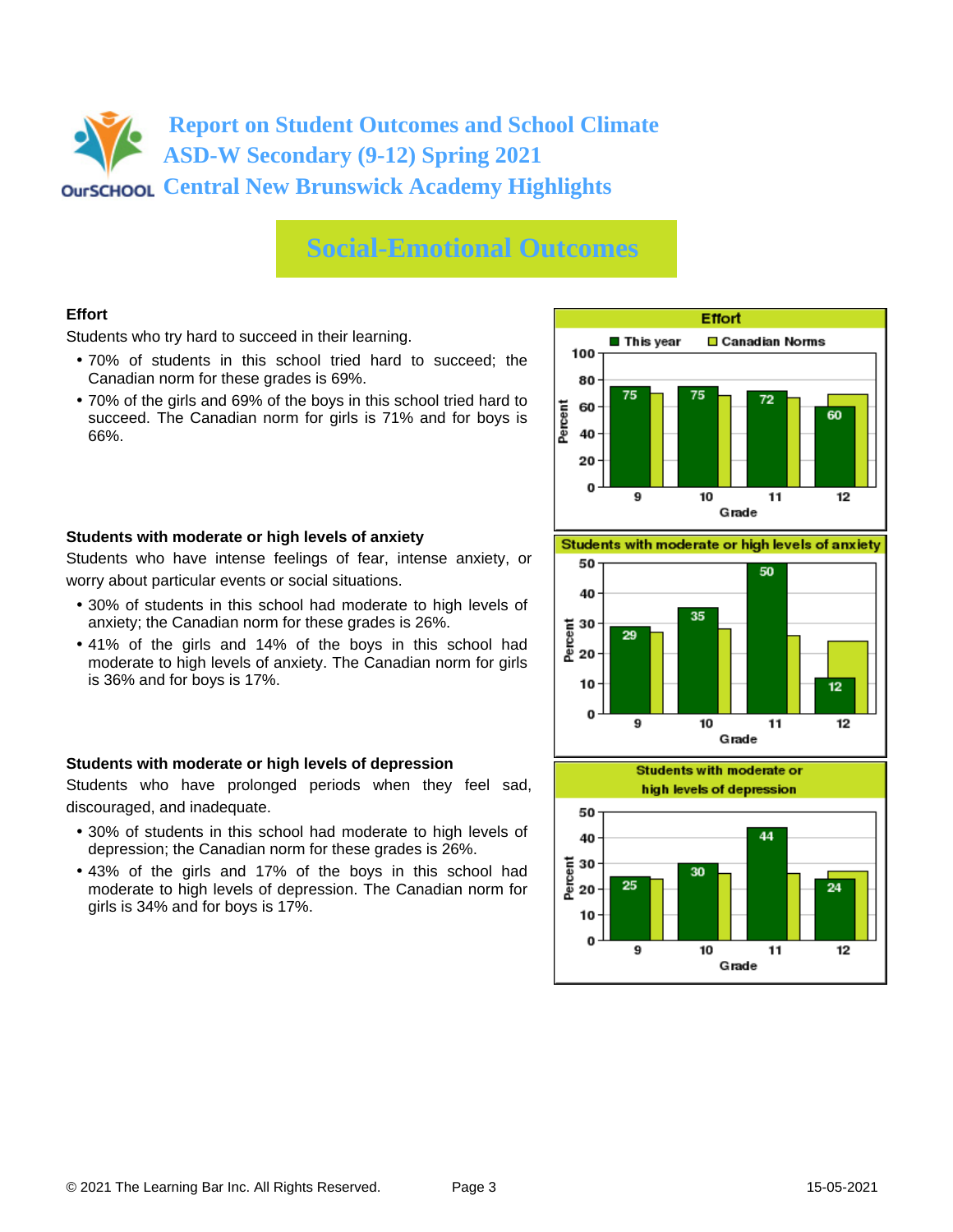# **Social-Emotional Outcomes**

## **Life Satisfaction**

Students who are satisfied with the overall quality of their lives.

- 65% of students in this school had positive life satisfaction.
- 62% of the girls and 68% of the boys in this school had positive life satisfaction.

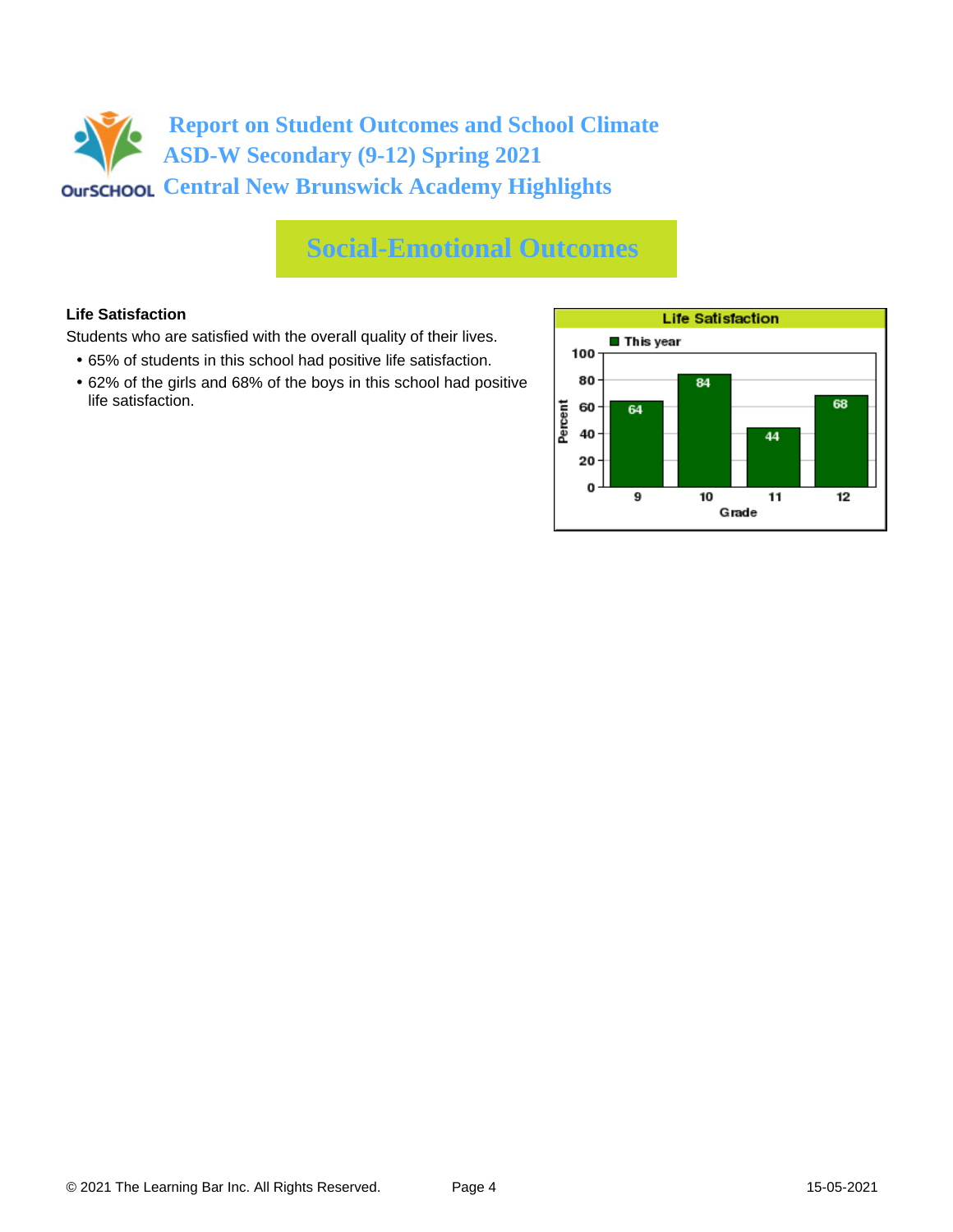# **DRIVERS of Student Outcomes**

## **Effective learning time**

Important concepts are taught well, class time is used efficiently, and homework and evaluations support course objectives.

- In this school, students rated effective classroom learning time 7 out of 10; the Canadian norm for these grades is 6.7.
- In this school, effective classroom learning time was rated 7.1 out of 10 by girls and 6.8 out of 10 by boys. The Canadian norm for girls is 6.8 and for boys is 6.7.



## **Rigor**

Students who find the classroom instruction is well-organized, with a clear purpose, and with immediate and appropriate feedback that helps them learn.

- In this school, students rated rigor 6.7 out of 10; the Canadian norm for these grades is 6.5.
- In this school, rigor was rated 6.9 out of 10 by girls and 6.5 out of 10 by boys. The Canadian norm for girls is 6.5 and for boys is 6.4.

## **Bullying, exclusion, and harassment**

Students who are subjected to physical, social, or verbal bullying, or are bullied over the internet.

- 21% of students in this school were victims of moderate to severe bullying in the previous month; the Canadian norm for these grades is 17%.
- 23% of the girls and 15% of the boys in this school were victims of moderate to severe bullying in the previous month. The Canadian norm for girls is 16% and for boys is 18%.



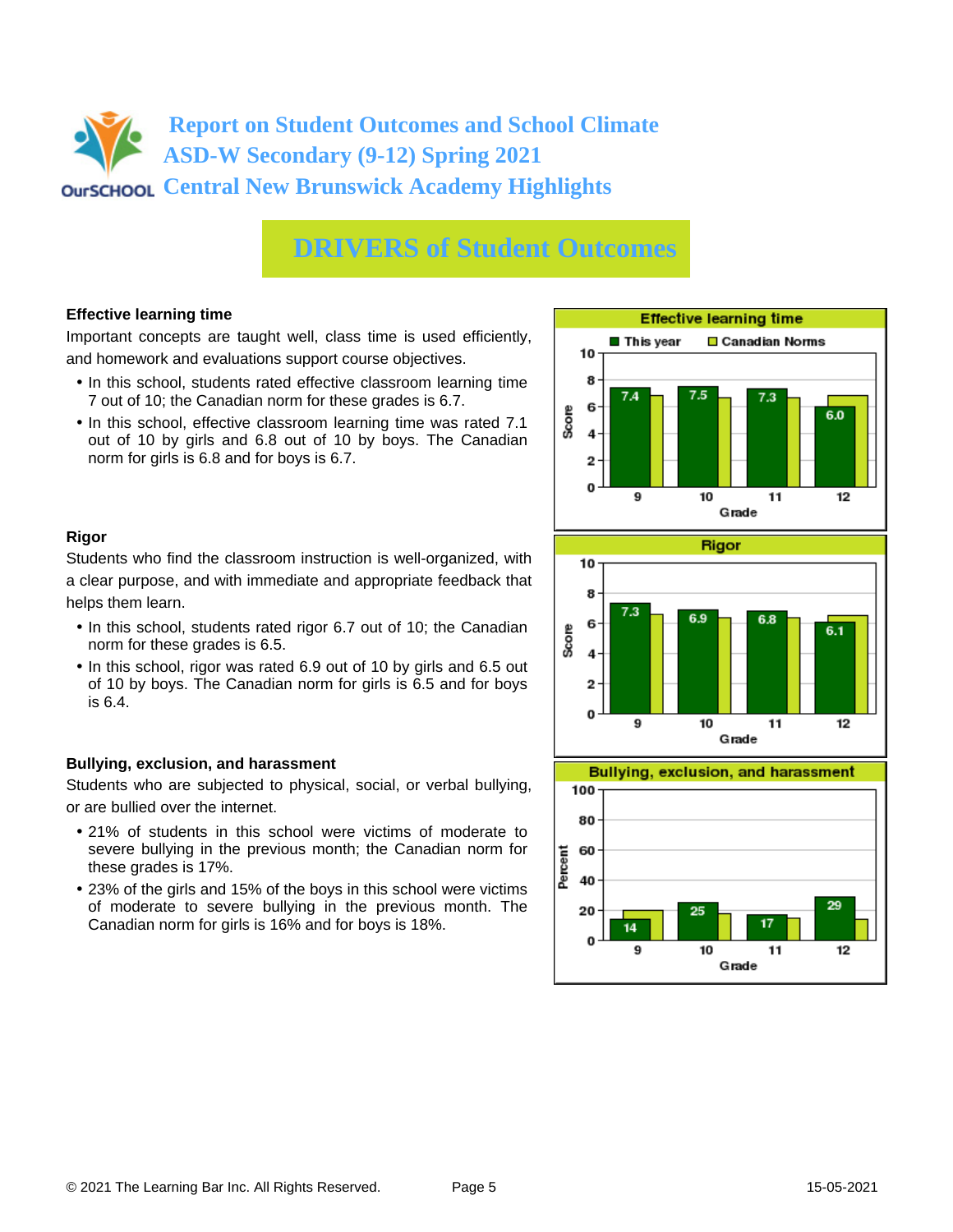

## **DRIVERS of Student Outcomes**

#### **Feel safe attending this school**

Students who feel safe at school as well as going to and from school.

- 53% of students felt safe attending the school; the Canadian norm for these grades is 67%.
- 40% of the girls and 63% of the boys felt safe attending the school. The Canadian norm for girls is 65% and for boys is 68%.

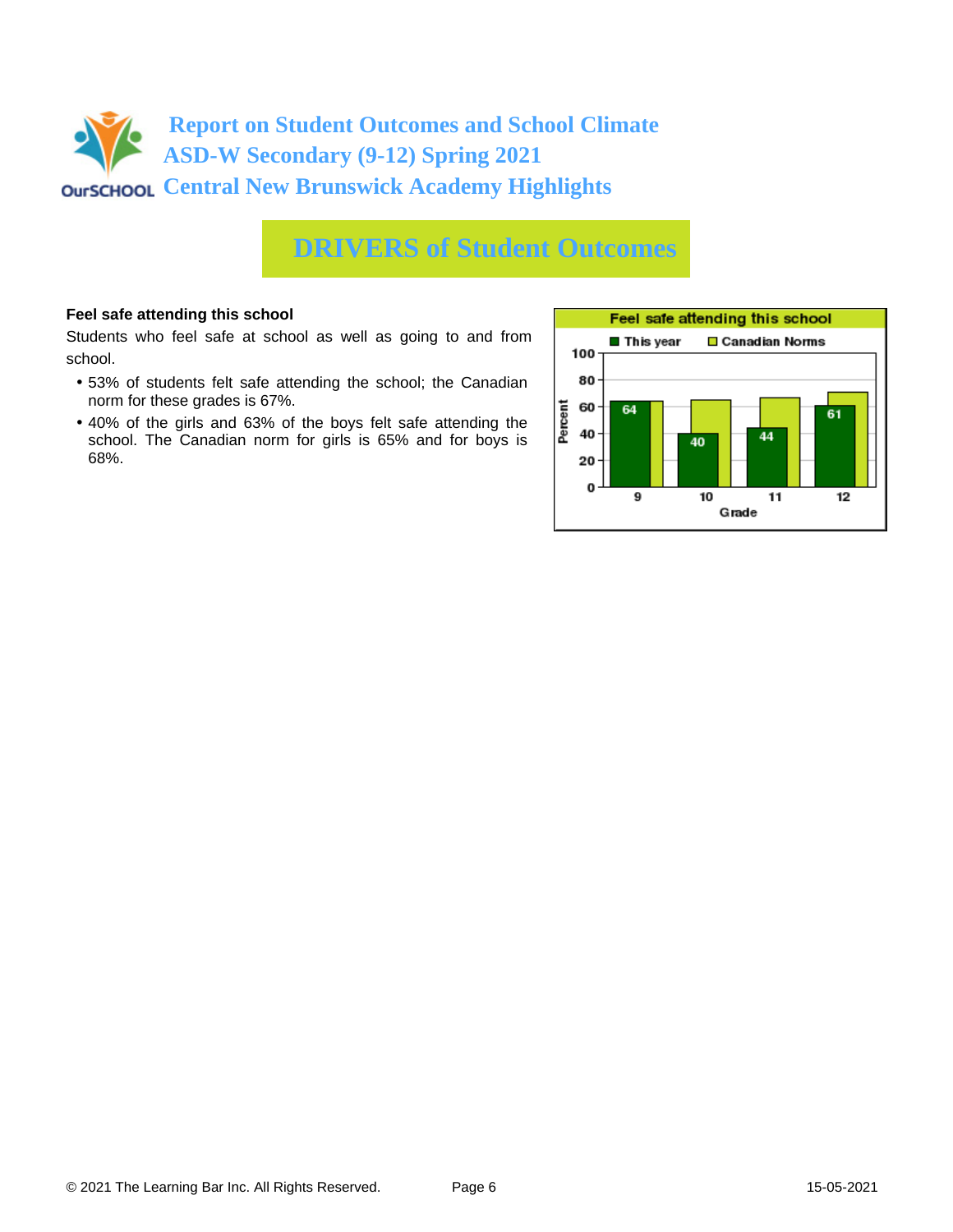# **Demographic Factors**

## **Language spoken at home**

Students are asked to indicate the language they speak most often at home.

- 100% of students in this school speak English at home.
- 0% of students in this school speak French at home.
- 0% of students in this school speak other languages at home.
- 0% of students in this school speak English and French at home.
- 0% of students in this school speak English and another languages at home.
- 0% of students in this school speak French and another languages at home.

#### **Grade repetition**

Students who have repeated one or more grades at school since kindergarten.

- 2.5% of students in this school have repeated a grade at school.
- 2.9% of the girls and 0% of the boys in this school have repeated a grade at school.

## **Time student has lived in Canada**

Students who were born in Canada.

- 100% of students in this school were born in Canada.
- 100% of the girls and 100% of the boys in this school were born in Canada.



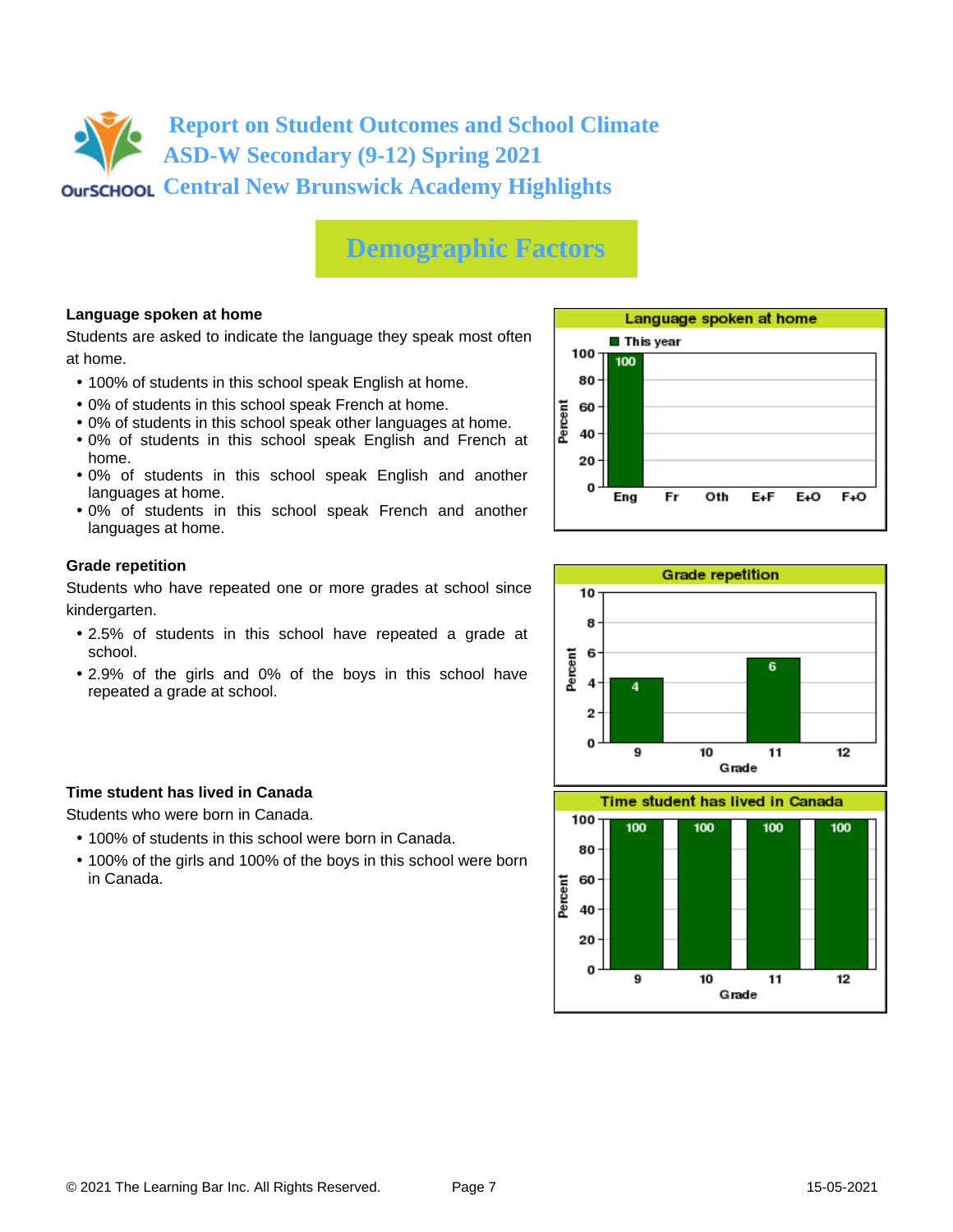# **Demographic Factors**

## **Indigenous Status**

Students who identified as Indigenous, that is, First Nations, Métis, or Inuk.

- 7% of students in this school identified as Indigenous.
- 6% of the girls and 6% of the boys in this school identified as Indigenous.



#### **Disability**

**Change school**

moved.

of a different program.

were expelled from their old school.

The percentage of students that have a Disability that limits their participation in school activities and learning.

• 16% of students in this school have a disability.

Students who have changed schools for reasons below.

• 18% of the girls and 16% of the boys in this school have a disability.

• 15.4% of students in this school changed school because they

• 4% of students in this school changed school to take advantage

• 0% of students in this school changed school because they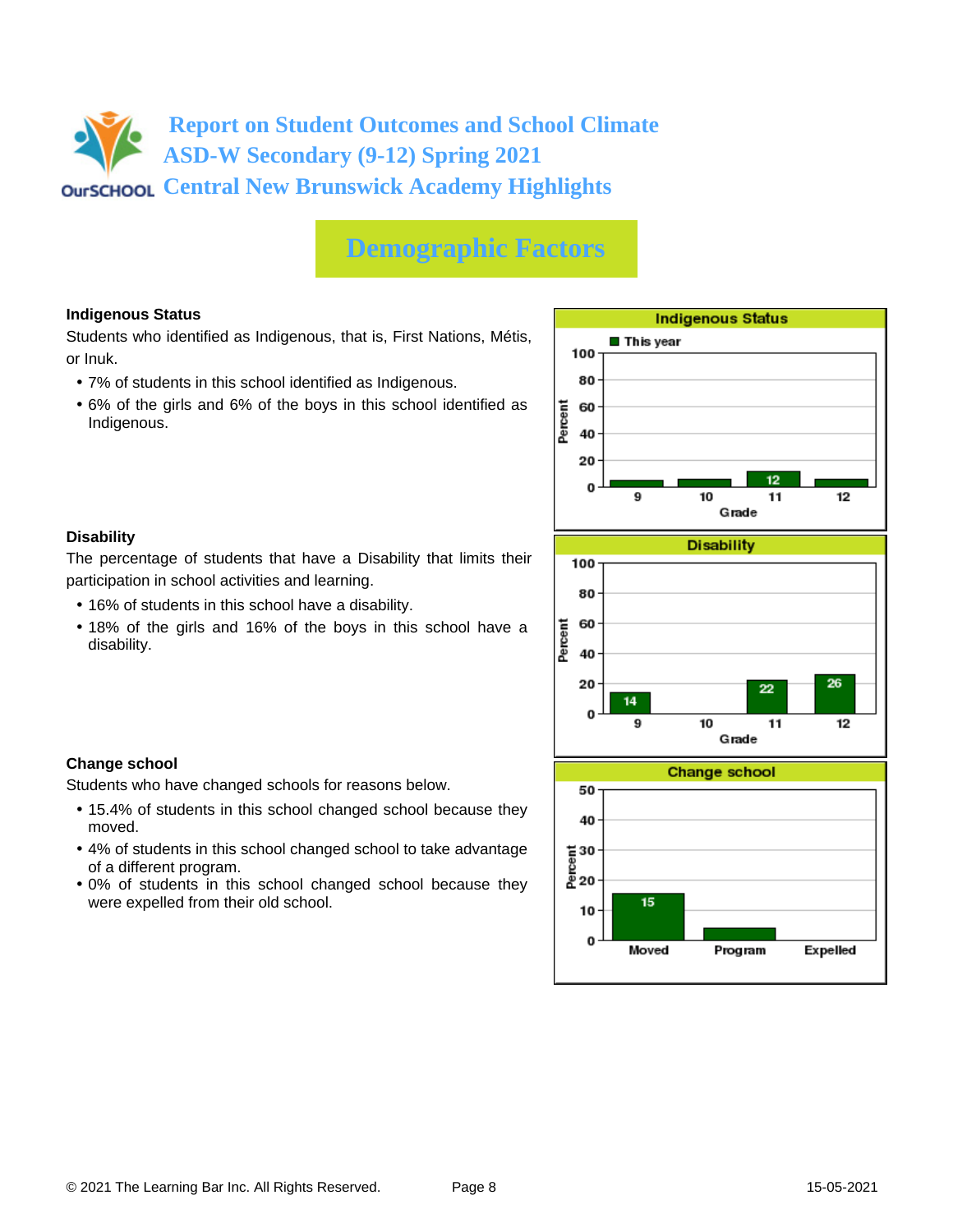

# **Demographic Factors**

#### **Instructional Environment**

The percentage of students learning at home, at school, or a combination of both.

• 90% of students in this school are learning at school. 5% of students in this school are learning at home. 5% of students in this school are learning both at school and at home.

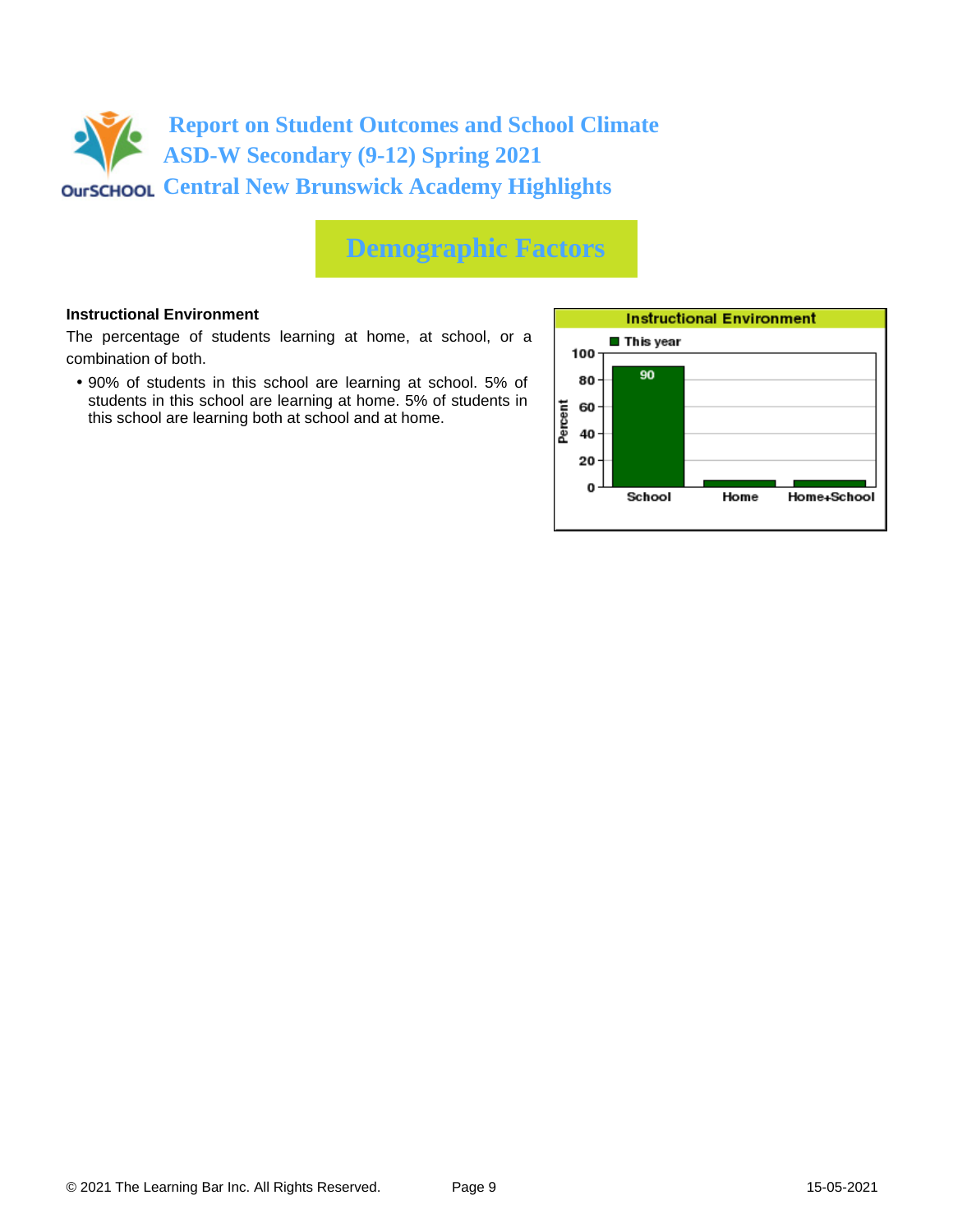

**Custom Measure**

#### **% Enrolled in FSL (NB EECD)**

Enrolled in FSL - NB EECD Custom Question

The percentage of students that indicated they were enrolled in French Immersion.

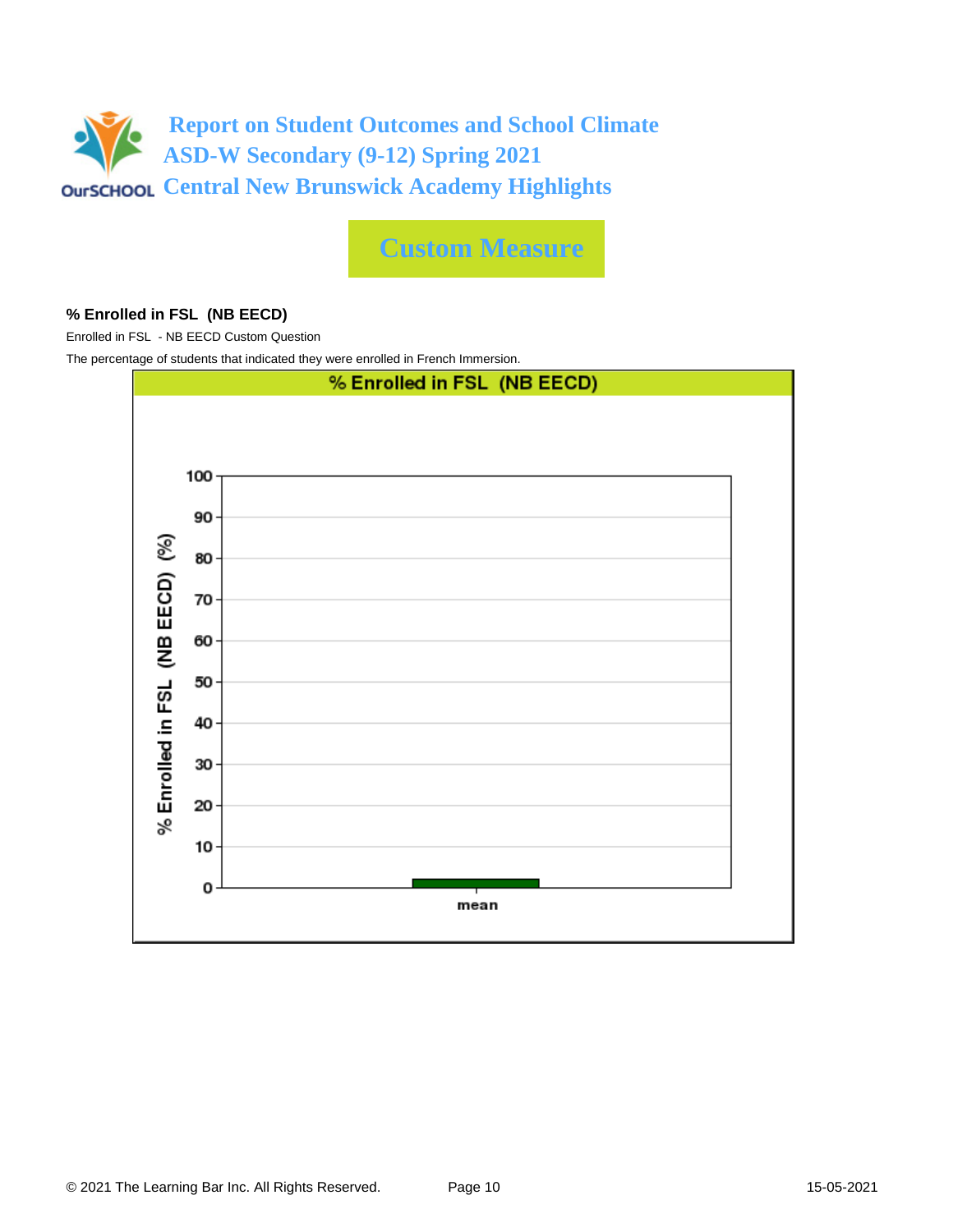

**Students were asked: "Do you identify as a member of the LGBTQI2S (Lesbian, Gay, Bisexual, Transgender, Queer, Intersex, and Two-Spirited) community?"**

**- Yes (Yes)**

- **No (No)**
- **I prefer not to answer (NA)**

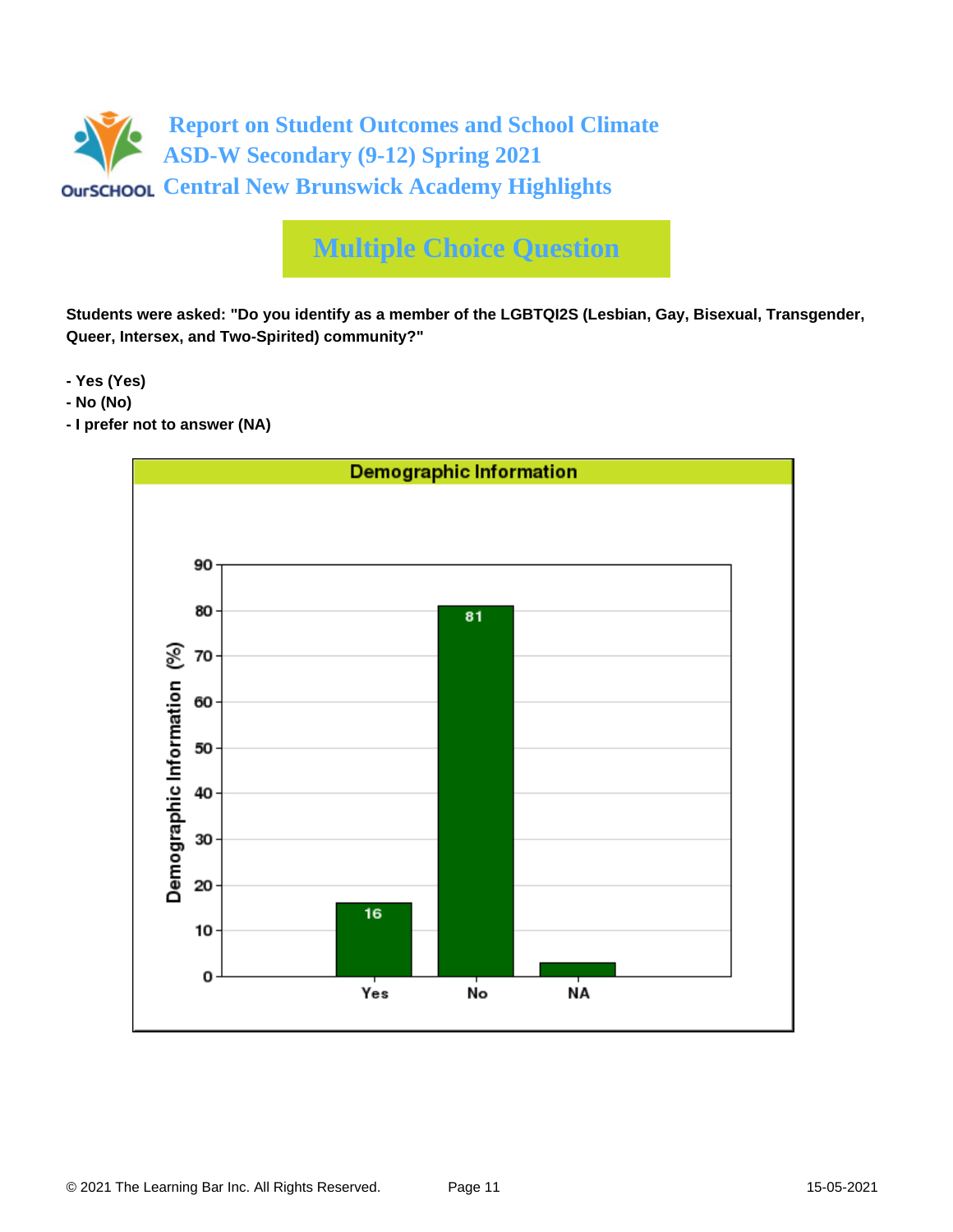

**Students were asked: "My Teacher gives me feedback and helps me set goals for my learning."**

- **Never or Hardly Ever (Never)**
- **About Once a Week (Once)**
- **About 2-3 Times a Week (2to3)**
- **Almost Every Day (Almos)**
- **Every Day (Daily)**

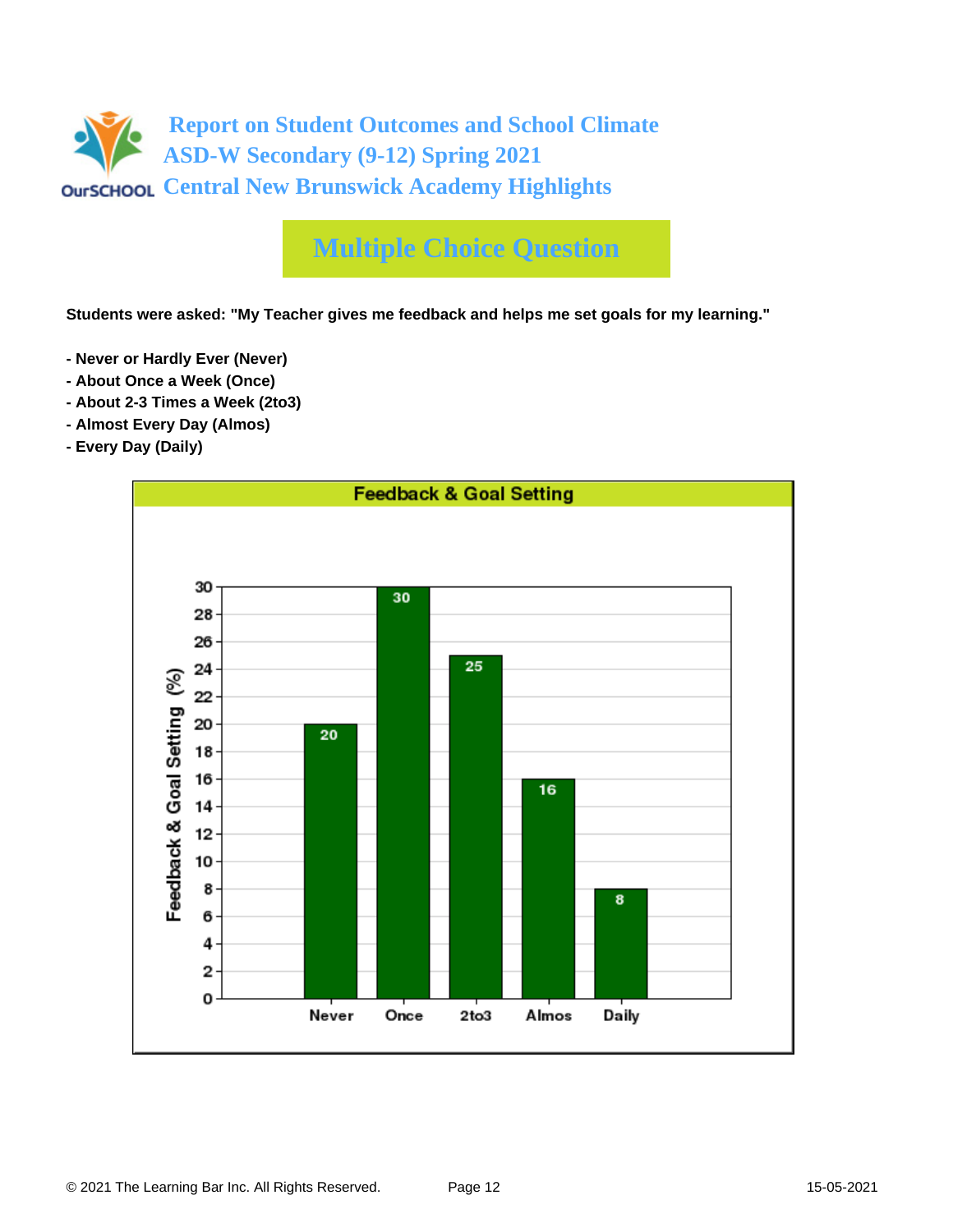

**Students were asked: "I use digital technology (computers; iPads; apps; Microsoft 365;...) to support my learning."**

- **Never or Hardly Ever (Never)**
- **About Once a Week (Once)**
- **About 2-3 Times a Week (2to3)**
- **Almost Every Day (Almos)**
- **Every Day (Daily)**

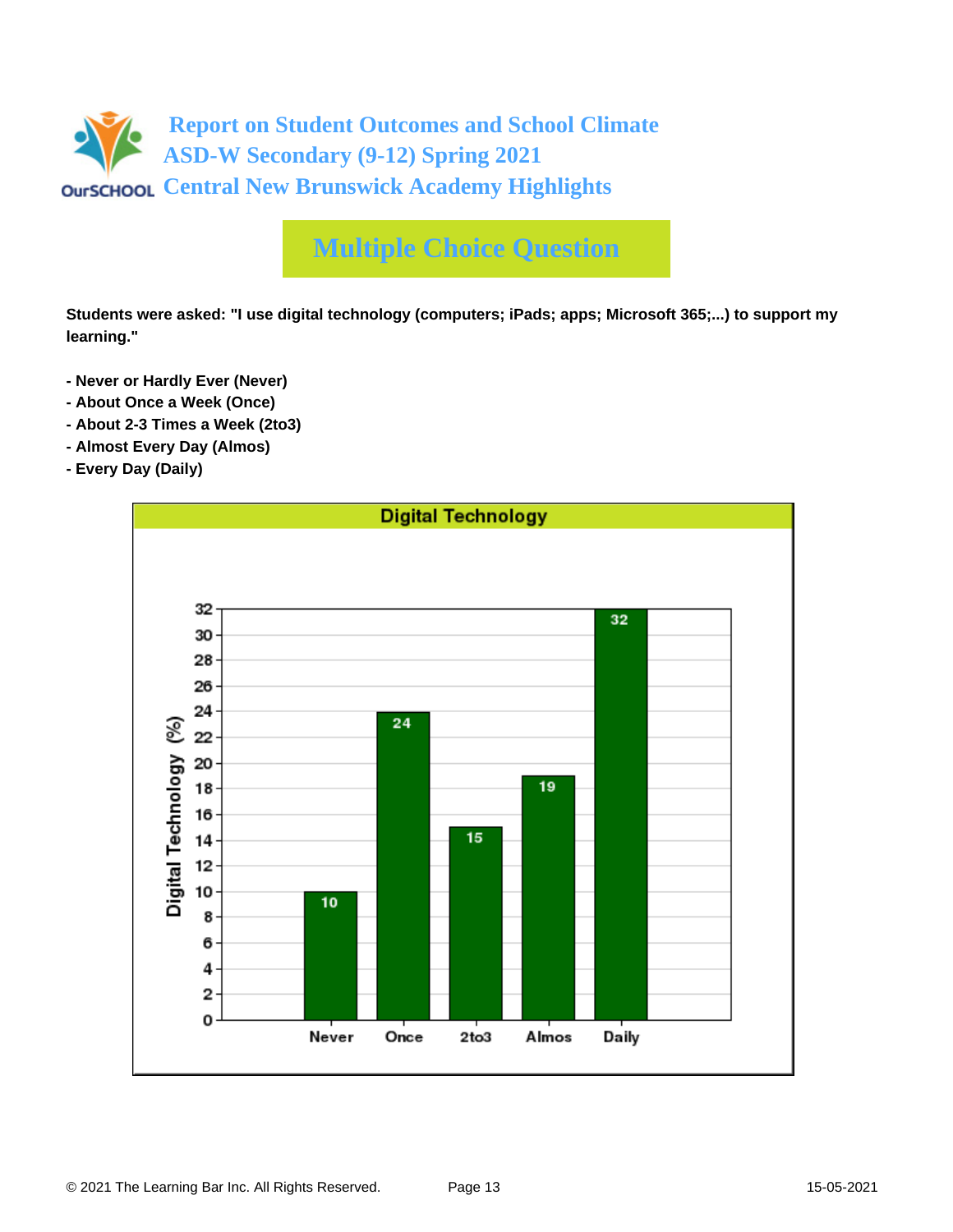

**Students were asked: "The misbehaviours of my classmates slow down the learning process."**

- **Not at all (1)**
- **Sometimes (2)**
- **Usually (3)**
- **Always (4)**